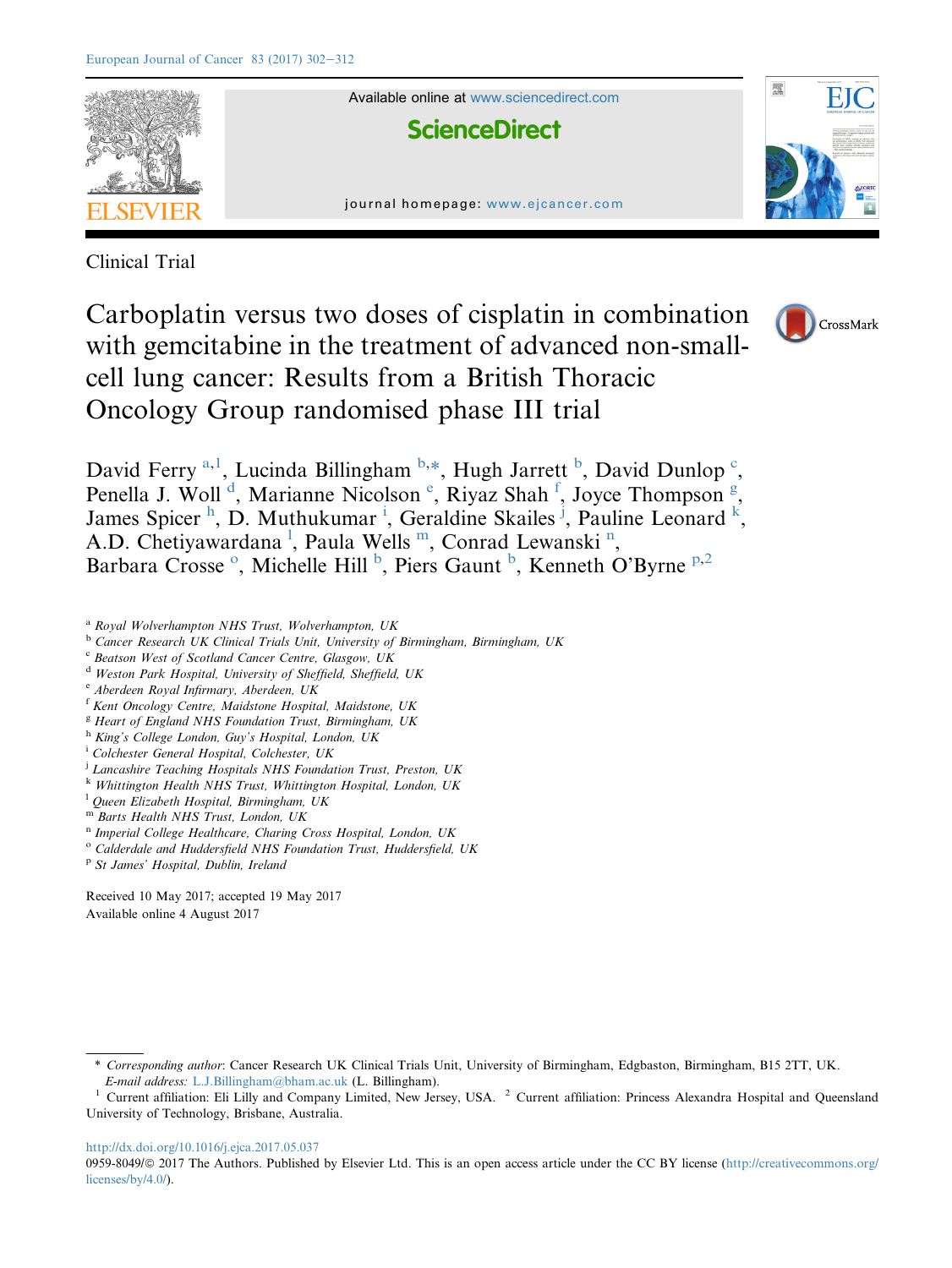#### **KEYWORDS**

Non-small-cell lung cancer; Carboplatin; Cisplatin; Gemcitabine; Randomised phase III trial; Quality of life

Abstract Background: Platinum-based combination chemotherapy is standard treatment for the majority of patients with advanced non-small-cell lung cancer (NSCLC). The trial investigates the importance of the choice of platinum agent and dose of cisplatin in relation to patient outcomes.

Methods: The three-arm randomised phase III trial assigned patients with chemo-naïve stage IIIB/IV NSCLC in a 1:1:1 ratio to receive gemcitabine  $1250 \text{ mg/m}^2$  on days 1 and 8 of a 3week cycle with cisplatin 80 mg/m<sup>2</sup> (GC80) or cisplatin 50 mg/m<sup>2</sup> (GC50) or carboplatin AUC6 (GCb6) for a maximum of four cycles. Primary outcome measure was survival time, aiming to test for a difference between treatment arms and also assess non-inferiority with pre-defined margin selected as hazard ratio (HR) of 1.2. Secondary outcome measures included response rate, adverse events and quality of life (QoL).

Findings: The trial recruited 1363 patients. Survival time differed significantly across the three treatment arms ( $p = 0.046$ ) with GC50 worst with median 8.2 months compared to 9.5 for GC80 and 10.0 for GCb6. HRs (adjusted) for GC50 compared to GC80 was 1.13 (95% confidence interval [CI]  $0.99-1.29$ ) and for GC50 compared to GCb6 was 1.23 (95% CI: 1.08  $-1.41$ ). GCb6 was significantly non-inferior to GC80 (HR = 0.93, upper limit of one-sided 95% CI 1.04). Adjusting for QoL did not change the findings. Best objective response rates were 29% (GC80), 20% (GC50) and 27% (GCb6),  $p < 0.007$ . There were more dose reductions and treatment delays in the GCb6 arm and more adverse events (60% with at least one grade 3-4 compared to 43% GC80 and 30% GC50).

Interpretation: In combination with gemcitabine, carboplatin at AUC6 is not inferior to cisplatin at 80 mg/m<sup>2</sup> in terms of survival. Carboplatin was associated with more adverse events and not with better quality of life. Cisplatin at the lower dose of 50 mg/m<sup>2</sup> has worse survival which is not compensated by better quality of life.

ClinicalTrials.gov identifier: NCT00112710.

EudraCT Number: 2004-003868-30.

Cancer Research UK trial identifier: CRUK/04/009.

ª 2017 The Authors. Published by Elsevier Ltd. This is an open access article under the CC BY license (<http://creativecommons.org/licenses/by/4.0/>).

#### 1. Introduction

Lung cancer is the leading cause of cancer death worldwide [\[1\]](#page-9-0) and is responsible for more than 20% of cancer deaths in the United Kingdom [\[2\].](#page-9-0) Non-small-cell lung cancer (NSCLC) accounts for more than 80% of lung cancers and poor outcomes are driven by the fact that the vast majority present at clinic with advanced disease [\[3\].](#page-9-0) This paper reports a large randomised phase III trial in advanced NSCLC, set up by the British Thoracic Oncology Group (the BTOG2 trial), to provide definitive evidence to inform choice of standard first-line treatments. Early presentations of the results from the trial have already influenced clinical practice and this paper provides the final conclusive published evidence.

There is continued uncertainty about the optimal first-line chemotherapy for patients with advanced NSCLC and hence clinical practice remains variable. Platinum-based combination chemotherapy was firmly established following a meta-analysis of eight cisplatin randomised trials [\[4\]](#page-9-0) which was later confirmed by an updated meta-analysis of 16 further trials [\[5\]](#page-9-0) but there was ongoing ambiguity about whether cisplatin or carboplatin gave better patient outcomes. This was driven by conflicting trial results, in particular emerging results from an influential UK trial giving evidence that carboplatin with gemcitabine gave better survival than cisplatin (low dose 50 mg/m<sup>2</sup> ) combined with mitomycin and ifosfamide [\[6\]](#page-9-0) and a meta-analysis of five trials suggesting that in combination with third generation drugs, such as gemcitabine and taxanes, cisplatin gave better survival and higher radiological response rates than carboplatin [\[7\].](#page-9-0)

In addition, there was uncertainty about the preferred dose of cisplatin due to a lack of definitive evidence, with practitioners in the UK more inclined to opt for the lower dose of 50 mg/m<sup>2</sup> every three weeks  $[6]$  than counterparts in Europe and the United States which considered  $75-100$  mg/m<sup>2</sup> as standard [\[8,9\].](#page-9-0) The cisplatin burden of intravenous hydration and inpatient administration together with the toxicity of emesis, neuropathy and perception of poor tolerance led many clinicians to adopt carboplatin as the preferred option. Carboplatin however is largely renally cleared and must be correctly dosed according to glomerular filtration rate (GFR) [\[10\]](#page-9-0) and measurement of GFR with 51-Cr-EDTA is cumbersome and expensive. Even when dosed optimally, carboplatin causes more severe neutropenia and thrombocytopaenia than cisplatin [\[11\].](#page-9-0) The BTOG2 trial aimed to resolve this cisplatin versus carboplatin debate.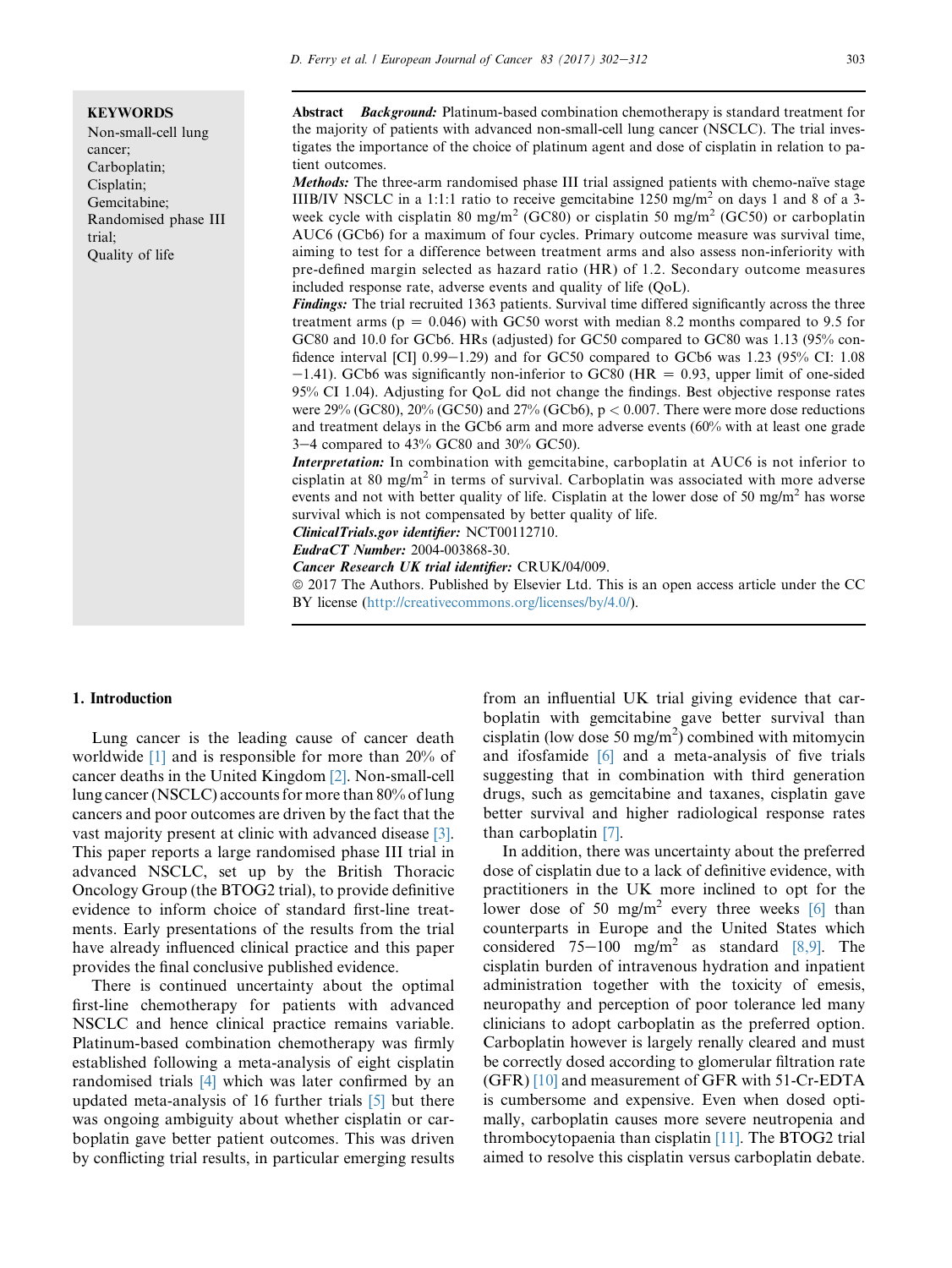A large randomised trial in advanced NSCLC in the USA had shown no differences in response rate or survival for platinum combinations with gemcitabine, paclitaxel or docetaxel  $[8]$ . At the time of trial set-up, the most commonly used companion drug for platinum in the UK was gemcitabine, so this was adopted for the trial for all types of histology. It was not until 2008 that evidence arose to show that pemetrexed was a marginally superior companion drug to gemcitabine in nonsquamous NSCLC  $[12]$ . However, with the focus of the BTOG2 trial on platinum choice, the trial remains relevant for all types of histology. The other key changes in standard of care is that patients with epidermal growth factor receptor (EGFR) mutations or anaplastic lymphoma kinase (ALK) gene rearrangements will receive tyrosine kinase inhibitors as standard first-line treatment as per European and USA guidelines [\[13,14\]](#page-9-0). However this only affects a very small proportion of all NSCLC patients in the UK, 8% and 2%, respectively [\[15\]](#page-9-0). Recent results from a phase III trial [\[16\]](#page-9-0) have lead to the additional option of an immune-checkpoint inhibitor in the first-line setting for a limited number (likely to be around 15% in real world practice) of patients with high PD-L1 expression. Thus platinum-based chemotherapy remains the standard of care and our trial results remain relevant for the majority of patients.

This paper reports the final results from the BTOG2 trial, which evaluates two doses of cisplatin compared with carboplatin in combination with gemcitabine as first-line treatment for advanced NSCLC to determine which gives the most benefit to patients. The trial has the major added strength of assessing long-term quality of life alongside survival in all participants.

#### 2. Methods

#### 2.1. Study design

BTOG2 was a three-arm randomised phase III clinical trial recruiting patients from 78 hospitals in the United Kingdom and Ireland. Ethics approval for the trial protocol (ultimately Version 4) was obtained from West Midlands Research Ethics Committee and local institutional review boards and ethical committees in accordance with national and international guidelines.

## 2.2. Patients

Eligible patients had histologically or cytologically confirmed NSCLC with radiologically verified stage IIIB/IV disease not amenable to potentially curative treatment, with no clinically apparent brain metastases. Patients had no known concomitant or previous malignancy likely to interfere with protocol treatment or trial evaluations and no prior chemotherapy or radiotherapy. They were at least 18 years old with a World

Health Organization performance status (PS) score of  $0-2$  and life expectancy of  $>12$  weeks, adequate organ and haematologic function and no severe acute or chronic medical condition that would have impaired the ability to participate in the study or the interpretation of results. Pregnant and breast-feeding women were excluded and those with reproductive potential were required to use effective methods of contraception. All patients gave written informed consent.

### 2.3. Randomisation and masking

Eligible patients were randomly assigned 1:1:1 to receive gemcitabine  $1250 \text{ mg/m}^2$  days 1 and 8 of a 3-week cycle plus on day 1 cisplatin 80 mg/m<sup>2</sup> (GC80) or cisplatin 50 mg/m2 (GC50) or carboplatin AUC6 (GCb6) for a maximum of four cycles. Treatment allocation was by telephone to the central randomisation service at the Cancer Research UK Clinical Trials Unit at University of Birmingham. Randomisation was stratified by stage of disease (IIIB versus IV) and PS (0 versus 1 versus 2) and balanced within treatment centres. Treatment was allocated to patients sequentially using an in-house validated minimisation algorithm.

### 2.4. Procedures

Protocol drugs were delivered intravenously either as inpatient or outpatient, according to local practice. The estimate of GFR used in the Calvert formula, both for carboplatin dosing and to determine eligibility (creatinine clearance  $>60$  mL/min), used the Wright equation (the version with creatinine kinase correction and either enzymatic or Jaffe serum creatinine measurement) which is equivalent to 51-Cr-EDTA clearance [\[17\]](#page-9-0). To ensure correct dosing we provided an Excel spreadsheet calculator (Supplementary Material Appendix 1). Also to ensure optimal and pragmatic hydration for cisplatin patients, all participating centres complied with the BTOG2 recommended schedule (Supplementary Material Appendix 2). Dose adjustments and cycle delays (up to 3 weeks) were permitted in the event of toxicity with protocol-specific recommendations. Patients were to be treated for four cycles or until disease progression or unacceptable toxicity as per physician judgement. Standard anti-emetics were 5 d of a 5-HT3 antagonist plus dexamethasone 4 mg twice daily or, after day 8 gemcitabine, oral domperidone 20 mg up to four times daily as required.

Pre-treatment evaluation included: medical history (including cancer history and prior anti-cancer treatments), clinical examination (including PS, blood pressure, ECG), laboratory analyses (complete blood count and coagulation tests, blood chemistry, creatinine clearance with Wright equation) and tumour assessment by appropriate imaging techniques with measurable lesions being a requirement for the trial. Computed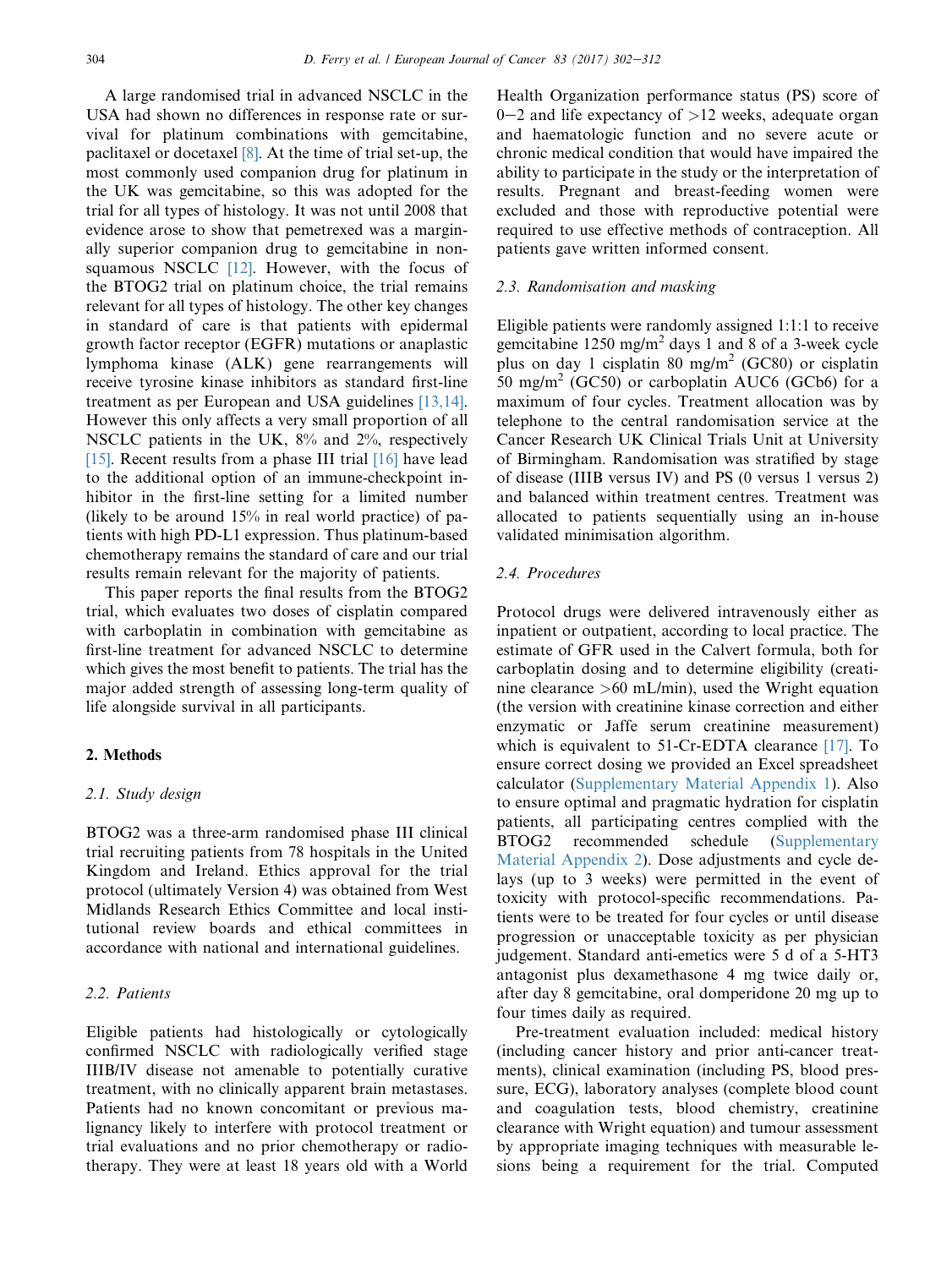tomography scan was performed at baseline, after two cycles (6 weeks), four cycles (12 weeks) and where possible was repeated at time of withdrawing from treatment. Response was assessed with Response Evaluation Criteria in Solid Tumours (RECIST) 1.0 [\[18\]](#page-9-0) locally but there was no requirement for confirmation of response. Patients had chest x-rays during treatment and follow-up in accordance with local practice. Adverse events according to National Cancer Institute-Common Terminology Criteria for Adverse Events (NCI-CTCAE) version 3.0  $[19]$  were recorded at every clinic visit. Follow-up data were collected at standard post-treatment clinic visits at approximately monthly intervals. Quality of life questionnaires were administered by research nurses prior to randomisation and on day 1 of each treatment cycle prior to receiving treatment and at every follow-up visit (typically monthly). They were completed independently by patients.

### 2.5. Outcomes

The primary outcome was survival time measured in whole days from randomisation to death from any cause, with censoring at date of last follow-up for those with no death date at time of database lock (28th May 2014). Quality of life was an important secondary outcome measure. Eligibility criteria required the patient to be willing and able to complete quality of life questionnaires which included three validated instruments: the generic and lung cancer instruments developed by the European Organisation for Research and Treatment of Cancer EORTC QLQ-C30 [\[20\]](#page-9-0) and QLQ-LC13 [\[21\]](#page-9-0) and the standardised instrument to measure utilities developed by the EuroQol Group, EQ-5D [\[22\].](#page-9-0) Other secondary outcome measures included: best overall response (based on RECIST 1.0) [\[18\];](#page-9-0) dose intensity of chemotherapy (calculated for each drug as the mean of dose intensities for each cycle received, given by actual versus expected dose per day); proportion of cycles given as an outpatient; incidence of adverse events (graded  $\geq$  2 according to NCI-CTCAE version 3.0)  $[19]$  and costs and cost-effectiveness (to be reported in a separate paper).

#### 2.6. Statistical analysis

The survivor function for each treatment arm is estimated using Kaplan–Meier method from which medians and 1year rates are reported with Greenwood's formula used for 95% confidence intervals (CIs). All treatment arms could be considered 'standard practice' so the primary analysis tests the null hypothesis of no difference between the three treatment arms initially using a log-rank test as specified in the protocol but supplemented by Cox regression model that accounts for stratification factors of stage and PS as the more recently preferred analytical approach [\[23\]](#page-9-0). Regression coefficients from the model provide estimates of hazard ratios (HR) with two-sided 95% CIs to compare treatment arms. As planned, the analysis also tests for non-inferiority between treatment arms, permissible under the closed test procedure [\[24\],](#page-9-0) using one-sided 95% CI for HRs with non-inferiority inferred when the entire CI falls within the noninferiority region pre-defined by a margin for the HR of 1.2. All analyses of the primary outcome measure were based on an intention-to-treat (ITT) principle.

At the design stage, sample size calculations were based on the primary outcome measure of survival time. For a log-rank test comparing three treatment arms, 400 deaths were required per arm to enable a difference in median survival of 2 months (7 versus 9) to be detected between any of the three arms with 90% power. This is equivalent to an absolute difference in 1-year survival rates of the order of 35% versus 45% and an HR of 0.78. Assuming an accrual period of 3 years and follow-up period of 1 year, it was estimated that 450 patients per arm would be need to achieve the required number of events giving total target recruitment of 1350. With 400 deaths per arm and using a one-sided 95% CI there is 80% power to detect non-inferiority based on a predefined non-inferiority margin for the HR of 1.2 or absolute difference in median survival of 6 weeks.

Detailed analysis of the longitudinal quality of life (QoL) data will be reported in a separate paper but quality-adjusted survival time is reported here using a method called the integrated quality-survival product [\[25\].](#page-9-0) Survival time, represented by the Kaplan–Meier function, is adjusted for QoL using a step function of the utility measure from EQ-5D, representing the mean of all responses from participants still alive at each point across time. The analysis is based on ITT and restricted to 12 months from trial entry.

Objective response rates are compared using an ITT analysis and chi-square test. Analysis of the remaining secondary outcome measures was based on the perprotocol population defined as those who received at least one cycle of their assigned treatment. Dose intensity for platinum and gemcitabine are compared using one-way analysis of variance. Proportion of chemotherapy delivery days as an outpatient rather than inpatient are compared using a chi-square test. Incidence of each type of adverse event is reported descriptively with a chi-square test pre-selected in the statistical analysis plan to compare incidence of at least one grade 3 or 4 adverse event during treatment.

An independent Data Monitoring Committee reviewed interim data annually to ensure patient safety. There were no formal stopping rules. The trial was registered on the EU Clinical Trials Register with EudraCT number 2004-003868-30.

### 2.7. Role of the funding source

The trial was sponsored by University of Birmingham and run by the Cancer Research UK Clinical Trials Unit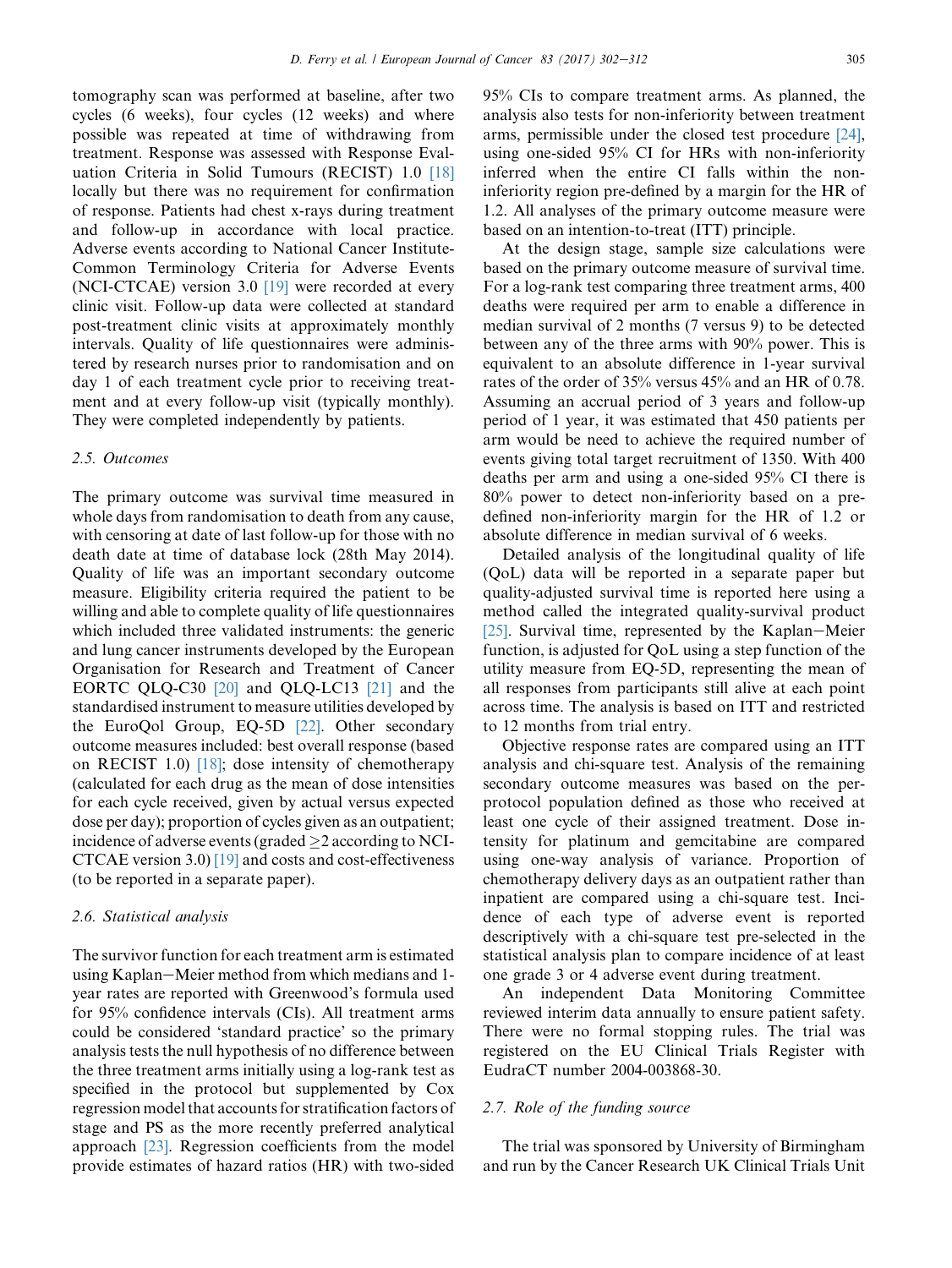located there. Funding came from Cancer Research UK supplemented by an educational grant from Eli Lilly and Company Ltd. The trial was initiated and conducted independently by the trial investigators. The funder had no role in trial design, data collection, data analysis, data interpretation or writing of the report. The corresponding author had full access to all the data in the trial and had final responsibility for the decision to submit for publication.

### 3. Results

Between April 2005 and November 2009, 1363 patients were randomised, 456 to GC80, 454 to GC50 and 453 to GCb6 (Fig. 1). Patient characteristics and disease history at baseline were well balanced across the treatment arms [\(Table 1\)](#page-5-0). The median age for patients in the trial was 63 years (range  $29-83$ ) with predominance of males  $(62%)$  and PS 1 (60%) but also including 8% PS 2. Stage IV disease was most common (68%) with 38% having adenocarcinoma histology, 35% squamous cell, 3% large cell and the remaining 23% unspecified. Postrandomisation, 16 patients were found to be ineligible with the most common reason being biochemical measures found to be marginally outside of the required range, but half received protocol treatment and all are included in the ITT analysis.

Treatment delivery details within each of the treatment arms is summarised in Fig. 1. The majority of patients (62%) received the planned four cycles of treatment and this was balanced across treatment arms. 39 patients (2.9%) did not start treatment due to clinical deterioration. The most common reason for early withdrawal from treatment in all arms is tumour progression or stable disease. Grade 3 or 4 non-haematological toxicity and general intolerable side-effects from treatment was most common in GC80. Symptomatic grade 4 haematological toxicity was most common in GCb6. Across cycles, dose reductions and cycle delays occurred most in GCb6 and least in GC50 (Supplementary Material Appendix 3) which translated into a significant difference in dose intensity of platinum and gemcitabine across treatment arms ([Table 2](#page-5-0);  $p < 0.0001$  for both). Dose intensity was lowest for GCb6 but medians on all treatment arms were at least 80%. Dosing of carboplatin used the Wright equation which gave prescribed doses on average 10% more (interquartile range  $4\%$  –17% and range  $-14\%$  to 51%) than the Cockcroft-Gault formula (Supplementary Material Appendix 4).

The incidence of key adverse events at grades  $2-4$  are shown in [Table 3.](#page-6-0) Of the total 6802 events reported across the 4284 patient-cycles received, the majority (77%) were grade 2, 15% grade 3 and 4% grade 4 (3%) unspecified grade). Hearing loss and tinnitus were predominantly reported for GC80 but at a low rate with patient-cycle incidence rate of 7% and only 2% reported as grade 3 or 4. As expected, rates of nausea and vomiting were higher in GC80 compared to GC50 but absolute differences were small in levels of grade  $3-4$ 



Fig. 1. : Trial profile. <sup>a</sup>Multiple reasons were recorded and frequencies reporting the top four reasons are given here; <sup>b</sup>includes grade 3 or 4 non-haematological or symptomatic grade 4 haematological; 'died within 28 d of day 1 of the last cycle received.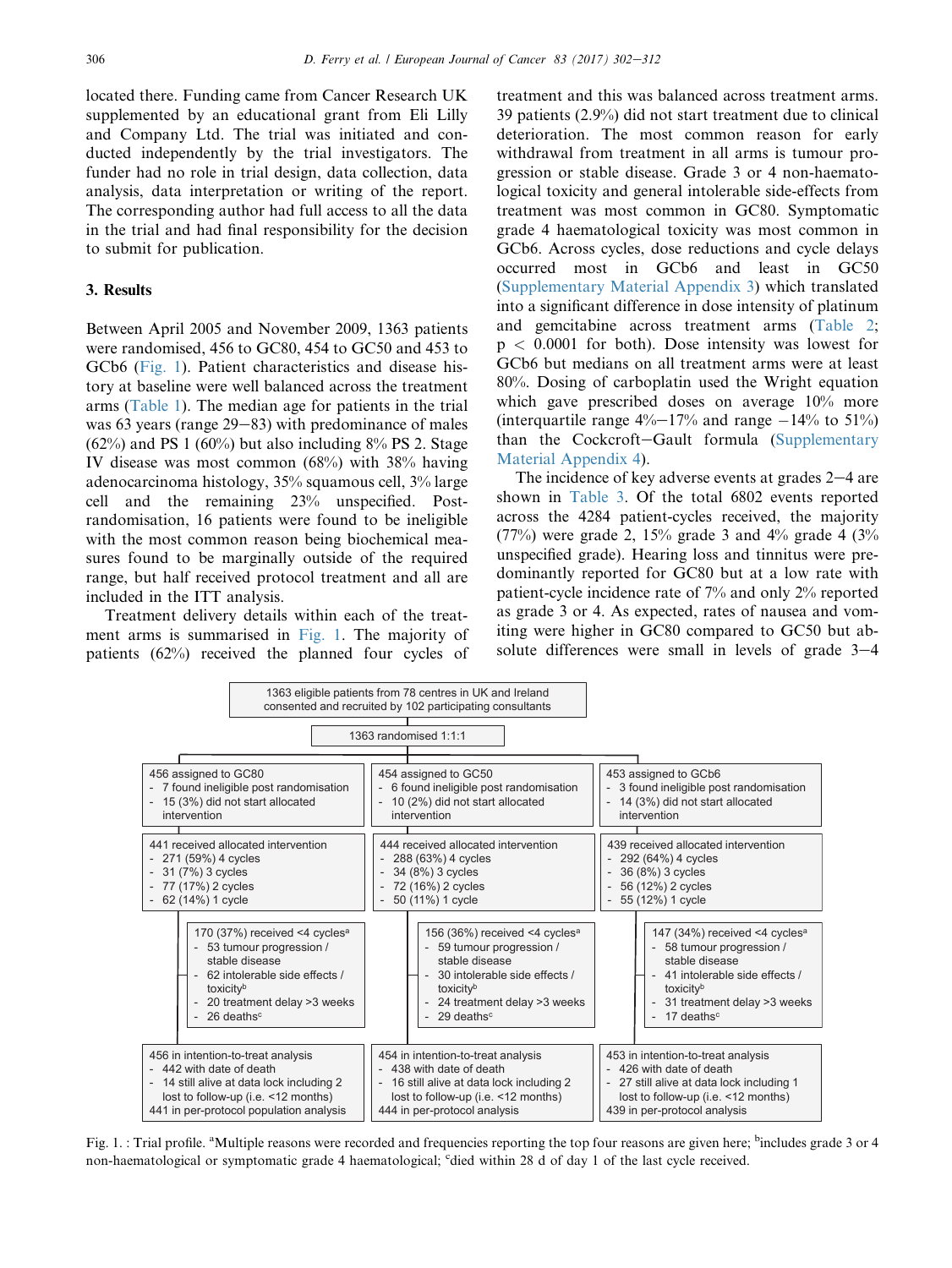<span id="page-5-0"></span>Table 1 Baseline patient and disease characteristics.

| Characteristic            | GC80          | GC50          | GC <sub>b6</sub> |
|---------------------------|---------------|---------------|------------------|
|                           | $(N = 456)$   | $(N = 454)$   | $(N = 453)$      |
| Male                      | 286(63%)      | 291 (64%)     | 268 (59%)        |
| Female                    | 170(37%)      | 163 $(36%)$   | 185 (41%)        |
| Age                       |               |               |                  |
| Median                    | 63            | 63            | 63               |
| IQ range                  | $57.5 - 68$   | $57 - 69$     | $57 - 68$        |
| Range                     | $30 - 79$     | $32 - 82$     | $29 - 83$        |
| <b>Stage</b> <sup>a</sup> |               |               |                  |
| <b>IIIB</b>               | 146 $(32%)$   | 145 $(32%)$   | 144 (32%)        |
| IV                        | 310 $(68%)$   | 309 (68%)     | 309 (68%)        |
| WHO PS <sup>a</sup>       |               |               |                  |
| $\overline{0}$            | 146 (32%)     | 146 $(32%)$   | 145 (32%)        |
| $\mathbf{1}$              | 275 (60%)     | 274 $(60\%)$  | 274 (60%)        |
| $\overline{2}$            | 35 $(8%)$     | 34 $(8%)$     | 34 $(8%)$        |
| Prior surgery             |               |               |                  |
| No                        | 427 (97%)     | 416 (95%)     | 412 (95%)        |
| Yes                       | 15(3%)        | 20(5%)        | 23(5%)           |
| Not reported              | 14            | 18            | 18               |
| <b>Histology</b>          |               |               |                  |
| Squamous                  | 149 $(33%)$   | 152(33%)      | 156(34%)         |
| Adenocarcinoma 169 (37%)  |               | 156 $(34%)$   | 182 (40%)        |
| Large cell                | 14 $(3%)$     | 12(3%)        | 13 $(3%)$        |
| Unspecified               | 124 (27%)     | 134 (30%)     | 102 (23%)        |
| <b>BSA</b>                |               |               |                  |
| N                         | 440           | 440           | 441              |
| Median                    | 1.82          | 1.84          | 1.82             |
| IQ range                  | $1.68 - 1.98$ | $1.67 - 1.97$ | $1.67 - 1.98$    |
| Range                     | $1.35 - 2.26$ | $1.26 - 2.45$ | $1.28 - 2.49$    |
| Target lesion size (mm)   |               |               |                  |
| N                         | 425           | 421           | 430              |
| Median                    | 82            | 82            | 83               |
| IQ range                  | $57 - 117$    | $52 - 125$    | $56 - 121$       |
| Range                     | $4 - 553$     | $5 - 389$     | $10 - 420$       |

WHO PS, World Health Organization performance status; IQ, interquartile; BSA, body surface area.

<sup>a</sup> Indicates stratification factors.

| anie |  |
|------|--|
|------|--|

Comparison of secondary outcome measures across treatment arms.

 $(2.8\%$  versus 0.6% for nausea and 2.9% versus 0.2% for vomiting). GCb6 was associated with the highest rates of myelosuppression but with low rates for grade  $3-4$ ; anaemia 4%, neutropenia 16% and thrombocytopaenia 10%. Fatigue was no different between GC80 and GCb6 with grade  $3-4$  patient-cycle incidence rates of  $3.7%$ versus 3.4%, respectively. Documented infections occurred at a similar low rate on the three arms. Overall, the patient incidence rates for at least one reported grade 3 or 4 adverse event differed significantly across the three treatment arms (Table 2;  $p < 0.0001$ ) with

greatest of 60% on GCb6 compared with 30% on GC50. The proportion of patients treated in the outpatient setting is significantly greater for GCb6 (Table 2;  $p < 0.0001$ ) with 64% of patients receiving all their cycles as an outpatient compared to only 47% of patients on GC80. Best response rate to treatment significantly differed between the three treatment arms ( $p = 0.007$ ; Table 2) with comparable rates for GC80 (29%) and GCb6 (27%) and a lower rate for GC50 (20%).

At the time of data lock (28th May 2014) there were 1306 deaths. Of the 57 patients still alive, median followup time was 29 months with maximum of 80 and including 5 patients lost to follow-up within 12 months of entry. Eleven patients died within 28 d of randomisation without starting treatment and 80 patients died during treatment i.e. within 28 d of day 1 of their last cycle of chemotherapy (29, 31 and 20 on GC80, GC50 and GCb6, respectively). Kaplan–Meier estimates of survival ([Fig. 2](#page-6-0)A, [Table 4](#page-7-0)) show that GC50 had the worst survival time with median 8.2 months whilst GC80 and GCb6 were comparable with medians of 9.5 and 10.0 months, respectively. This difference between treatment arms was statistically significant (unadjusted and adjusted p-values 0.046 and 0.01,

| Secondary outcome measure                                                                                | GC80           | GC50            | GC <sub>b6</sub> | p-value     |
|----------------------------------------------------------------------------------------------------------|----------------|-----------------|------------------|-------------|
| Best overall response rate                                                                               |                |                 |                  |             |
| Number $\frac{1}{2}$ of patients with reported CR or PR                                                  | 132/456 (29%)  | 92/454(20%)     | 123/453 (27%)    | 0.007       |
| Dose intensity for platinum                                                                              |                |                 |                  |             |
| N                                                                                                        | 423            | 430             | 406              |             |
| Median                                                                                                   | 94%            | 98%             | 83%              | < 0.0001    |
| Interquartile range                                                                                      | $81\% - 99\%$  | $90\% - 100\%$  | $72\% - 97\%$    |             |
| Range                                                                                                    | $22\% - 116\%$ | $19\% - 113\%$  | $19\% - 118\%$   |             |
| Number $\frac{1}{2}$ of patients >90%                                                                    | $256(61\%)$    | 327 $(76%)$     | 146 $(36\%)$     |             |
| Dose intensity for gemcitabine                                                                           |                |                 |                  |             |
| N                                                                                                        | 419            | 429             | 423              |             |
| Median                                                                                                   | 87%            | 94%             | 80%              |             |
| Interquartile range                                                                                      | $74 - 98%$     | $83 - 99\%$     | $68 - 94%$       | < 0.0001    |
| Range                                                                                                    | $40 - 116%$    | $43 - 107%$     | $32 - 106%$      |             |
| Number $\frac{1}{2}$ of patients $>90\%$                                                                 | 192 $(46\%)$   | $260(61\%)$     | $127(30\%)$      |             |
| Proportion of chemotherapy delivery days as an outpatient                                                |                |                 |                  |             |
| N                                                                                                        | 441            | 444             | 439              |             |
| Median                                                                                                   | 87.5%          | 100%            | 100%             | < 0.0001    |
| Number $\frac{100}{6}$ of patients 100%                                                                  | 207(47%)       | 246(55%)        | 281(64%)         |             |
| <b>Adverse events</b>                                                                                    |                |                 |                  |             |
| Number $\frac{0}{0}$ of patients with at least 1 grade 3 or 4<br>adverse event reported during treatment | 190/441 (43%)  | $133/444(30\%)$ | 263/439 (60%)    | ${<}0.0001$ |

CR, complete response; PR, partial response.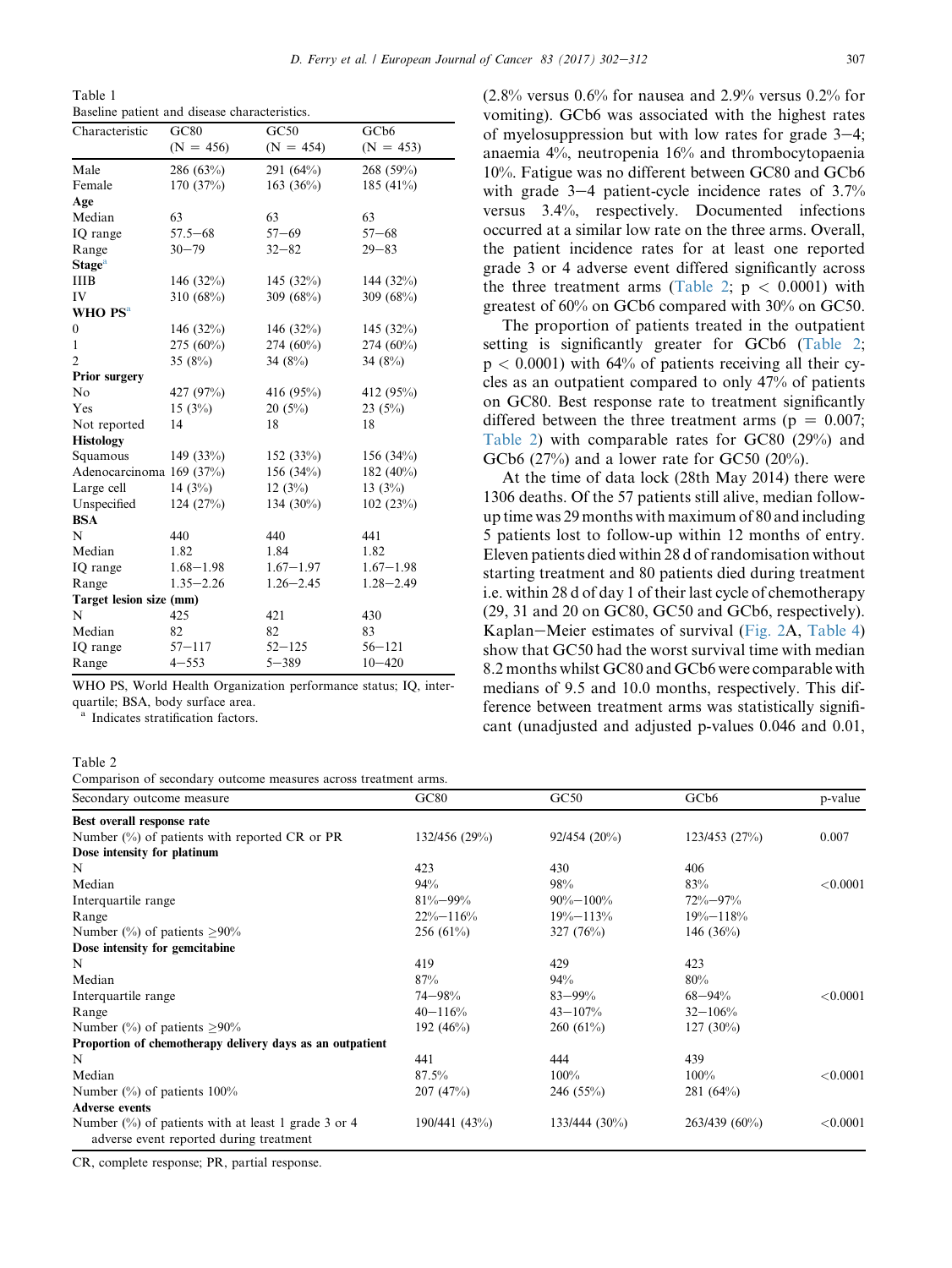<span id="page-6-0"></span>

| Γable ∶ |  |
|---------|--|
|         |  |

Comparison of treatment arms in terms of key adverse events (i.e. patient-cycle grade  $2-4$  incidence  $\geq 10\%$  and/or difference  $\geq 5\%$ ).

| Adverse event     | Grade    | Patient-cycles with adverse events of the specified<br>grade |                            |                                        | Treated patients with at least one adverse event<br>of specified grade |                     |                                 |
|-------------------|----------|--------------------------------------------------------------|----------------------------|----------------------------------------|------------------------------------------------------------------------|---------------------|---------------------------------|
|                   |          | GC80<br>$(N = 1393)$                                         | GC50<br>$(N -$<br>$= 1448$ | GC <sub>b6</sub><br>$(N -$<br>$= 1443$ | GC80<br>$(N = 441)$                                                    | GC50<br>$(N = 444)$ | GC <sub>b6</sub><br>$(N = 439)$ |
| Nausea            | $\geq$ 2 | 262(19%)                                                     | 118 $(8%)$                 | 151 $(11\%)$                           | 161 $(37%)$                                                            | 85 (19%)            | 108(25%)                        |
|                   | $\geq$ 3 | 39 $(2.8\%)$                                                 | $9(0.6\%)$                 | $19(1.3\%)$                            | 34 $(7.7\%)$                                                           | $8(1.8\%)$          | $16(3.6\%)$                     |
| Vomiting          | $\geq$ 2 | 178(13%)                                                     | 59 (4%)                    | 77(5%)                                 | 121(27%)                                                               | 45 $(10\%)$         | 58 (13%)                        |
|                   | >3       | 34 $(2.9\%)$                                                 | $3(0.2\%)$                 | $12(0.8\%)$                            | $29(6.6\%)$                                                            | $2(0.5\%)$          | $10(2.3\%)$                     |
| Constipation      | $\geq$ 2 | 166 $(12\%)$                                                 | 134 $(9%)$                 | 144 $(10\%)$                           | 121(27%)                                                               | $90(20\%)$          | 101(23%)                        |
|                   | $\geq$ 3 | $5(0.3\%)$                                                   | $5(0.3\%)$                 | $5(0.3\%)$                             | $5(1.1\%)$                                                             | $5(1.1\%)$          | $5(1.1\%)$                      |
| Dyspnoea          | $\geq$ 2 | 136 $(10\%)$                                                 | 105(7%)                    | 180 $(13\%)$                           | $90(20\%)$                                                             | $87(20\%)$          | 119(27%)                        |
|                   | $\geq$ 3 | $24(1.7\%)$                                                  | $27(1.9\%)$                | $29(2.0\%)$                            | $23(5.2\%)$                                                            | $25(5.6\%)$         | $23(5.2\%)$                     |
| Anaemia           | $\geq$ 2 | 173(12%)                                                     | 154 $(11\%)$               | 419 (29%)                              | 110(25%)                                                               | 103(23%)            | 233(53%)                        |
|                   | $\geq$ 3 | 13 $(0.9\%)$                                                 | $10(0.7\%)$                | 58 $(4.0\%)$                           | $10(2.3\%)$                                                            | $9(2.0\%)$          | 49 (11.2%)                      |
| Neutropenia       | $\geq$ 2 | 155 $(11\%)$                                                 | 105(7%)                    | 384 (27%)                              | 109(25%)                                                               | 77(17%)             | 238(54%)                        |
|                   | >3       | 74 (5.3%)                                                    | 49 $(3.4\%)$               | 227(15.7%)                             | 60 $(13.6\%)$                                                          | 40 $(9.0\%)$        | $163(37.1\%)$                   |
| Thrombocytopaenia | $\geq$ 2 | 67 $(5%)$                                                    | 32(2%)                     | 213(15%)                               | 55 (12%)                                                               | 28(6%)              | 138 (31%)                       |
|                   | $\geq$ 3 | $32(2.3\%)$                                                  | 13 $(0.9\%)$               | 144 $(10.0\%)$                         | $29(6.6\%)$                                                            | $12(2.7\%)$         | $103(23.5\%)$                   |
| Fatigue           | $\geq$ 2 | 379 (27%)                                                    | 326(23%)                   | 389 (27%)                              | $222(50\%)$                                                            | 193 (43%)           | $225(51\%)$                     |
|                   | $\geq$ 3 | 51 (3.7%)                                                    | $29(2.0\%)$                | 49 $(3.4\%)$                           | 43 $(9.8\%)$                                                           | $25(5.6\%)$         | 42 $(9.6\%)$                    |
| Ototoxicity       | $\geq$ 2 | 92(7%)                                                       | 44 $(3%)$                  | $17(1\%)$                              | 66 (15%)                                                               | 28(6%)              | 10(2%)                          |
|                   | >3       | $18(1.3\%)$                                                  | $2(0.1\%)$                 | $0(0\%)$                               | $15(3.4\%)$                                                            | $1(0.2\%)$          | $0(0\%)$                        |





Fig. 2. (A) Kaplan–Meier survivor functions for each treatment group. (B) Pairwise comparisons of survival showing HRs (adjusted for stage and performance status) with two-sided 95% CIs (solid line) for assessment of difference (compare either end against  $HR = 1$ ) and one-sided 95% CIs (dashed line) for assessment of non-inferiority (compare upper values against  $HR = 1.2$ ).

respectively). Paired comparisons of treatments (Fig. 2B) show that this difference is driven primarily by the inferior survival of GC50 compared to the other two arms (adjusted HR for GC50 versus GC80 of 1.13, two-sided  $95\%$  CI: 0.99–1.29 and adjusted HR for GC50 versus GCb6 of 1.23, two-sided  $95\%$  CI: 1.08–1.41). Furthermore, GCb6 was found to be significantly non-inferior to GC80 with adjusted  $HR = 0.93$  (unadjusted 0.94) and upper limit of one-sided 95% CI as 1.04 (unadjusted 1.05).

Overall quality of life over time, as measured by the EQ-5D utility measure (where 0 represents quality equivalent to death and 1 represents 'perfect health') is relatively constant over time and similar in all three treatment groups [\(Fig. 3\)](#page-7-0). Quality-adjusted survival time shows the same pattern of results across treatment arms as overall survival time [\(Table 4\)](#page-7-0) with GC50 worst and GC80 and GCb6 comparable.

#### 4. Discussion

This randomised phase III trial compared the effects of two doses of cisplatin and carboplatin AUC6 in combination with gemcitabine in a treatment naive population of patients with advanced NSCLC. The trial was undertaken in an era before widespread testing for activating mutations of EGFR and ALK, histological differentiation and maintenance chemotherapy were standard practice and the newly introduced immunecheckpoint inhibitor for tumours with high PD-L1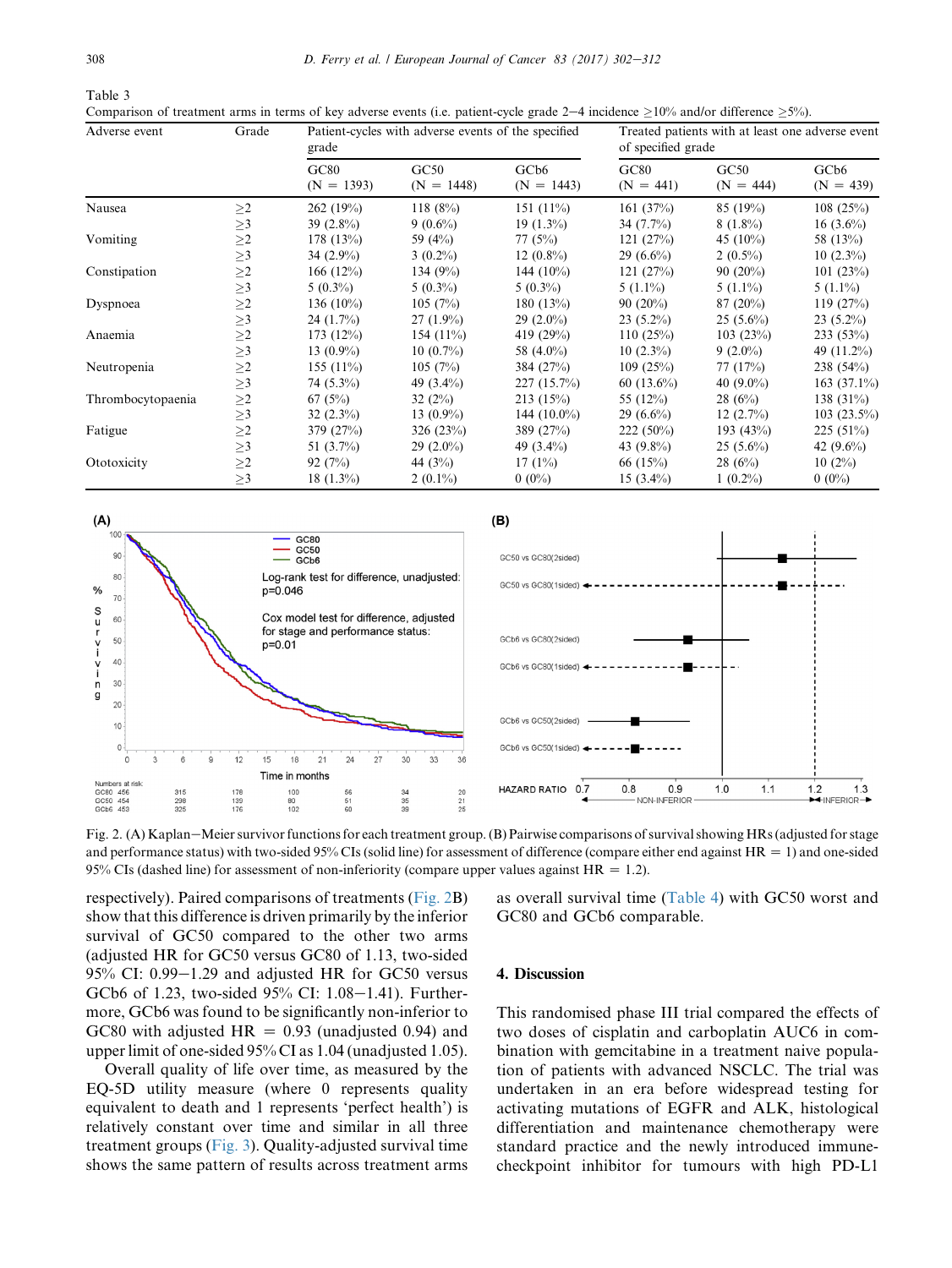<span id="page-7-0"></span>Table 4

Comparison of survival time and quality-adjusted survival time across treatment arms.

| Summary statistic                                                                        | GC80                   | GC50                 | GCb6               |
|------------------------------------------------------------------------------------------|------------------------|----------------------|--------------------|
| One year survival rates (95% CIs)                                                        | $39\%$ $(35\% - 44\%)$ | $31\% (27\% - 35\%)$ | $39\%$ (34\%-43\%) |
| Median survival time in months (95% CIs)                                                 | $9.5(8.4-10.3)$        | $8.2(7.4 - 8.7)$     | $10.0(9.2-10.8)$   |
| Mean quality-adjusted survival time in months (within 12 months)<br>$(95\% \text{ CIs})$ | $6.0(5.7-6.3)$         | $5.6(5.2 - 5.9)$     | $6.1(5.8-6.5)$     |

expression. With these changes in clinical practice only relevant for small selected subgroups of patients, platinum-based combination chemotherapy remains the standard first-line treatment for the majority of patients with this disease.

The trial included what could be regarded as the highest possible safe dose of carboplatin, using the Wright equation [\[17\]](#page-9-0) considered to be equivalent to the Calvert formula [\[10\]](#page-9-0). For cisplatin, the trial selected the highest dose in common use  $(80 \text{ mg/m}^2)$  compared with the lower dose commonly prescribed in the UK (50 mg/ m<sup>2</sup>). The principal conclusion is that GCb6 is not inferior to GC80 in terms of survival time. This key result runs counter to all previous meta-analysis [\[7,26,27\]](#page-9-0) which concluded cisplatin was superior to carboplatin. Such analyses have strengths and correctly identified that cisplatin-based treatment was beneficial in NSCLC, but they also have limitations, especially when details such as dose, dose intensity and how doses of carboplatin were calculated are significant variables. These factors could have contributed to decreased effectiveness of carboplatin in the meta-analysis. This drug has predominant renal excretion and is no longer prescribed on a body surface area formula but on the Calvert formula [\[10\].](#page-9-0) Central to using this formula is estimating GFR. In the original work, 51-Cr-EDTA methodology was used and widely regarded as the gold standard. However this can be closely approximated by the Wright formula [\[17\].](#page-9-0) This is clearly superior to the Cockcroft-Gault formula, which is easy to compute but underestimates GFR by an average of 10%. Many previous clinical trials allowed sites to vary the method of GFR estimation or used low



Fig. 3. Mean EQ-5D utility score over 12 months (represented as a step function joining the means of all patients still alive at each observed death time in the trial).

doses such as AUC5 and Cockcroft-Gault GFR estimation [\[26\].](#page-9-0) Having delivered the maximum safe dose of carboplatin combined with gemcitabine, we found that this drug is not inferior in survival terms to the highest reasonable dose of cisplatin (80 mg/m<sup>2</sup>).

Having conducted the largest ever randomised trial comparing carboplatin with cisplatin in NSCLC, we have high resolution adverse event and quality of life data. When first introduced, cisplatin had a deserved reputation for often severe emesis, renal damage and neuropathy [\[28\].](#page-10-0) Improvements in anti-emetics, 5-HT3 and NK1 receptor antagonists [\[29\]](#page-10-0) and better hydration have attenuated these effects such that although GC80 produced more grade  $3-4$  vomiting (2.9%) than carboplatin (0.8%), the difference is not clinically significant. Also the trial has enabled a reduction in the hydration schedule duration for cisplatin, such that it is easy to deliver cisplatin as a day case. However, carboplatin does produce worse myelosuppresion, neutropenia and thrombocytopaenia but with no significant impact on infections or deaths on treatment. The data on survival, response rates and toxicity are comparable to other large randomised trials. In the trial  $\left[12\right]$  of gemcitabine plus cisplatin at 75 mg/m<sup>2</sup> (GC75) versus pemetrexed plus cisplatin (PC75) the median survival for GC75 was 10.3 (BTOG2 9.5), response rate was 31% (BTOG2 29%) and febrile neutropenia 3.7% (infection rate 3% in BTOG2).

In many solid tumours, sequences of chemotherapy regimens have produced dramatic improvement. The best example is possibly colorectal cancer where overall survival has increased over the last 20 years from around  $10-12$  months to  $25-30$  months  $[30]$ . Instead of only 5FU/folinic acid these patients have combinations of 5FU, oxalipaltin and irinotecan often combined with the antiangiogenic bevacizumab. To RAS wild type patients, anti-EGFR antibodies are also given. NSCLC has been slower to develop sequential therapy, but for adenocarcinoma patients maintenance therapy with pemetrexed immediately after first line cisplatingemcitabine and taxanes after carboplatin-gemcitabine were each shown to be beneficial. The recent KEYNOTE-024 trial [\[16\]](#page-9-0), which included comparable patients to BTOG2 including both squamous and nonsquamous histologies and selected for high expression of PD-L1, demonstrated that the immune-checkpoint inhibitor pembrolizumab improves progression-free survival time and overall survival time in the first-line setting in comparison to chemotherapy and may become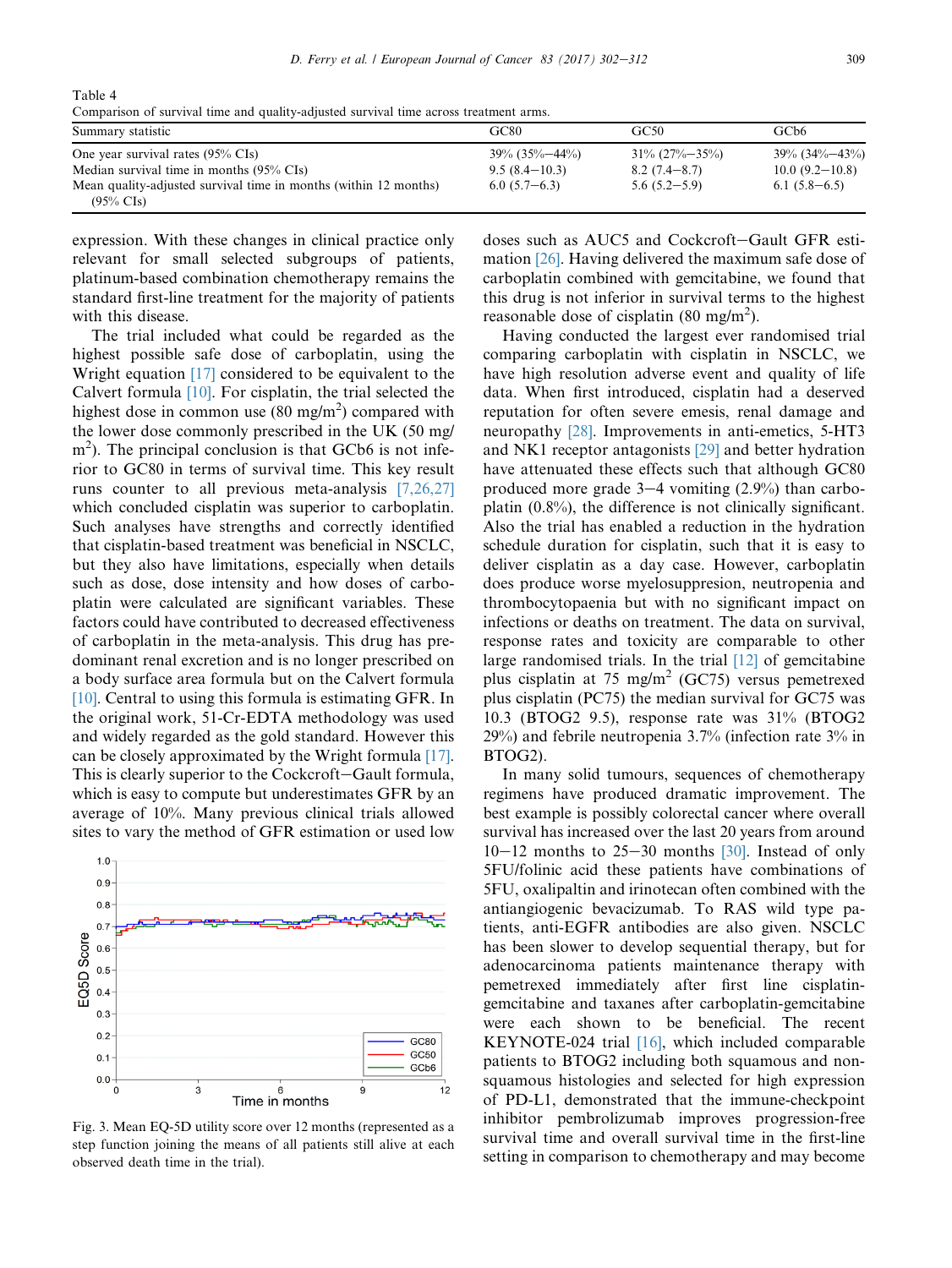the first-line treatment of choice for selected patients. Of the 1934 patients screened, 1653 had samples that could be evaluated for PD-L1, 500 (30%) had high expression and 305 were randomised into the trial demonstrating that this treatment was an option for only 15% of the screened population. Because patients are not cured by first-line checkpoint inhibitors, for those who are eligible for this option, it is important that optimal platinumbased combination chemotherapy follows to produce best results for patients. This illustrates that chemotherapy practice and principles will remain the same, but sequencing for some may change. Optimising all aspects of anti-cancer treatments is essential, especially the doses and schedules of chemotherapy drugs which may impact survival and the BTOG2 trial contributes important data in this regard.

In summary, the BTOG2 trial provides definitive evidence on the choice of platinum to partner with a second drug in standard first-line chemotherapy for advanced NSCLC and provides for the first time comprehensive quality of life data to support decisionmaking. Carboplatin dosed at AUC6 using the Wright equation (or Calvert equation) gives non-inferior survival to cisplatin dosed at 80 mg/m<sup>2</sup> and cisplatin at the lower dose of 50 mg/m<sup>2</sup> has worse survival which is not compensated by better quality of life.

# Funding

Funding was from Cancer Research UK supplemented by an educational grant from Eli Lilly and Company Ltd. The trial was initiated and conducted independently by the trial investigators.

## Conflict of interest statement

David Ferry reports personal fees from Eli Lilly and Company during the conduct of the study. Lucinda Billingham reports an educational grant paid to the University of Birmingham from Eli Lilly and Company during the conduct of the study and personal fees from Eli Lilly and Company, Astra Zeneca, Pfizer, Roche and Celgene outside the submitted work. Hugh Jarrett reports an educational grant paid to University of Birmingham from Eli Lilly and Company during the conduct of the study. Riyaz Shah reports free drug for the trial supplied by Eli and Lilly and Company during the conduct of the study and personal fees from Eli Lilly and Company outside the submitted work. Pauline Leonard reports personal fees from Eli Lilly and Company, Amgen, Bristol-Myers Squibb, Pfizer, Teva and Otsuka outside of the submitted work. Conrad Lewanski reports personal fees from Eli Lilly and Company, Roche and Astra Zeneca outside the submitted work. Kenneth O'Byrne has received advisory board and/or speaker bureau and/or meeting travel/registration support from Bristol-Myers Squibb, MSD, Eli Lilly and Company, Boehringer-Ingelheim, Pfizer, Novartis, Roche-Genentech and Astra Zeneca. Other authors have nothing to disclose.

# Research in context

## Evidence before this study

Platinum-based combination chemotherapy was firmly established as the standard first-line treatment for patients with advanced NSCLC following a meta-analysis of eight randomised trials but clinical practice varied regarding the choice and dose of platinum agent. The evidence on whether cisplatin or carboplatin gave better patient outcomes was ambiguous and following an influential trial there was a move towards the greater use of carboplatin, despite a meta-analysis demonstrating superiority of cisplatin. In addition for those choosing cisplatin, there was uncertainty regarding the dose, with practitioners in the United Kingdom often opting for a lower dose than counterparts in Europe and the United States.

### Added value of this study

This large randomised phase III trial provides the definitive evidence-base for the choice of platinum in standard first-line combination chemotherapy for advanced NSCLC. It establishes conclusively that the lower dose of 50 mg/m<sup>2</sup> of cisplatin commonly used in the United Kingdom gives inferior survival outcomes which are not compensated by better quality of life. It also clarifies that carboplatin delivered at a dose of AUC6 is not inferior to cisplatin at 80 mg/m<sup>2</sup> in terms of survival time. In addition carboplatin unexpectedly was associated with significantly more adverse events and not associated with better quality of life.

#### Implications of all the available evidence

Platinum-based combination chemotherapy remains the standard first-line treatment for the majority of patients with advanced NSCLC. Although patients with EGFR mutations, ALK gene rearrangements or high PDL1 expression can now receive targeted treatments, this only affects a minority of patients (approximately 8%, 2% and 15%, respectively in the UK). Taken together with previous studies, the BTOG2 trial shows that carboplatin AUC6 and cisplatin 80 mg/m<sup>2</sup> offer comparable survival benefits in advanced NSCLC, but a lower dose of cisplatin is inferior. In choosing between these two superior options, the burden of adverse events related to carboplatin should not be underestimated and better quality of life associated with carboplatin should not be assumed. Therefore, in patients for whom a targeted treatment is not available, platinum-based combination chemotherapy should be considered with either carboplatin AUC6 or cisplatin 80 mg/m<sup>2</sup>.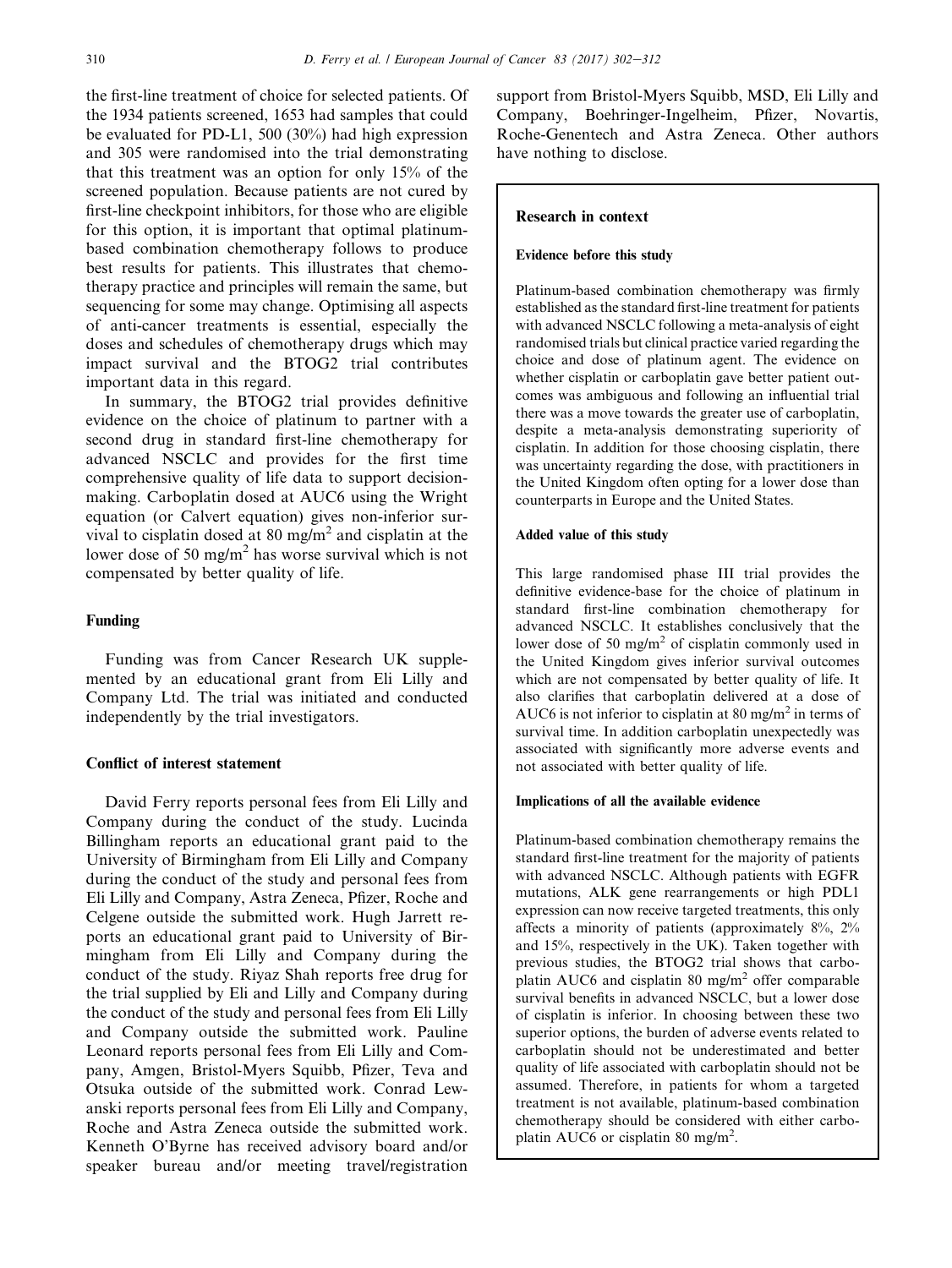# <span id="page-9-0"></span>Acknowledgements

The authors are grateful to all the patients and their families who participated in the trial. Also they thank all the participating clinicians. The authors also thank all staff at Cancer Research UK Clinical Trials Unit at University of Birmingham who have supported the trial; in particular John Mason and Sarah Pirrie for their valuable contributions to data management and analysis. The research was supported by Cancer Research UK (Grant Identifiers C8246/A8982 and C8246/A4257 and Trial Identifier CRUK/04/009) and Eli Lilly and Company Limited.

### Appendix A. Supplementary data

Supplementary data related to this article can be found at <http://dx.doi.org/10.1016/j.ejca.2017.05.037>.

## **References**

- [1] [Lozano R, Naghavi M, Foreman K, Lim S, Shibuya K,](http://refhub.elsevier.com/S0959-8049(17)31001-8/sref1) [Aboyans V, et al. Global and regional mortality from 235 causes](http://refhub.elsevier.com/S0959-8049(17)31001-8/sref1) [of death for 20 age groups in 1990 and 2010: a systematic analysis](http://refhub.elsevier.com/S0959-8049(17)31001-8/sref1) [for the Global Burden of Disease Study 2010. Lancet 2012;380:](http://refhub.elsevier.com/S0959-8049(17)31001-8/sref1)  $2095 - 128$  $2095 - 128$  $2095 - 128$
- [2] Cancer Research UK, [http://www.cancerresearchuk.org/health](http://www.cancerresearchuk.org/health-professional/cancer-statistics/statistics-by-cancer-type/lung-cancer#heading-One)[professional/cancer-statistics/statistics-by-cancer-type/lung](http://www.cancerresearchuk.org/health-professional/cancer-statistics/statistics-by-cancer-type/lung-cancer#heading-One)[cancer#heading-One](http://www.cancerresearchuk.org/health-professional/cancer-statistics/statistics-by-cancer-type/lung-cancer#heading-One) [Accessed December 2016].
- [3] [Gettinger S, Lynch T. A decade of advances in treatment for](http://refhub.elsevier.com/S0959-8049(17)31001-8/sref3) [advanced non-small cell lung cancer. Clin Chest Med 2011;32:](http://refhub.elsevier.com/S0959-8049(17)31001-8/sref3)  $839 - 51$  $839 - 51$  $839 - 51$
- [4] [Non-small Cell Lung Cancer Collaborative Group. Chemo](http://refhub.elsevier.com/S0959-8049(17)31001-8/sref4)[therapy in non-small cell lung cancer: a meta-analysis using](http://refhub.elsevier.com/S0959-8049(17)31001-8/sref4) [updated data on individual patients from 52 randomised clinical](http://refhub.elsevier.com/S0959-8049(17)31001-8/sref4) [trials. Brit Med J 1995;311:899](http://refhub.elsevier.com/S0959-8049(17)31001-8/sref4)-[909.](http://refhub.elsevier.com/S0959-8049(17)31001-8/sref4)
- [5] [NSCLC Meta-Analyses Collaborative Group. Chemotherapy in](http://refhub.elsevier.com/S0959-8049(17)31001-8/sref5) [addition to supportive care improves survival in advanced non](http://refhub.elsevier.com/S0959-8049(17)31001-8/sref5)[small-cell lung cancer: a systematic review and meta-analysis of](http://refhub.elsevier.com/S0959-8049(17)31001-8/sref5) [individual patient data from 16 randomized controlled trials. J](http://refhub.elsevier.com/S0959-8049(17)31001-8/sref5) [Clin Oncol 2008;26:4617](http://refhub.elsevier.com/S0959-8049(17)31001-8/sref5)-[25.](http://refhub.elsevier.com/S0959-8049(17)31001-8/sref5)
- [6] [Rudd RM, Gower NH, Spiro SG, Eisen TG, Harper PG,](http://refhub.elsevier.com/S0959-8049(17)31001-8/sref6) [Littler JA, et al. Gemcitabine plus carboplatin versus mitomycin,](http://refhub.elsevier.com/S0959-8049(17)31001-8/sref6) [ifosfamide, and cisplatin in patients with stage IIIB or IV non](http://refhub.elsevier.com/S0959-8049(17)31001-8/sref6)[small-cell lung cancer: a phase III randomized study of the Lon](http://refhub.elsevier.com/S0959-8049(17)31001-8/sref6)[don Lung Cancer Group. J Clin Oncol 2005;23:142](http://refhub.elsevier.com/S0959-8049(17)31001-8/sref6)-[53.](http://refhub.elsevier.com/S0959-8049(17)31001-8/sref6)
- [7] [Hotta K, Matsuo K, Ueoka H, Kiura K, Tabata M, Tanimoto M.](http://refhub.elsevier.com/S0959-8049(17)31001-8/sref7) [Meta-analysis of randomized clinical trials comparing cisplatin to](http://refhub.elsevier.com/S0959-8049(17)31001-8/sref7) [carboplatin in patients with advanced non](http://refhub.elsevier.com/S0959-8049(17)31001-8/sref7)-[small cell lung cancer.](http://refhub.elsevier.com/S0959-8049(17)31001-8/sref7) [J Clin Oncol 2004;22:3852](http://refhub.elsevier.com/S0959-8049(17)31001-8/sref7)-[9.](http://refhub.elsevier.com/S0959-8049(17)31001-8/sref7)
- [8] [Schiller JH, Harrington D, Belani CP, Langer C, Sandler A,](http://refhub.elsevier.com/S0959-8049(17)31001-8/sref8) [Krook J, et al. Comparison of four chemotherapy regimens for](http://refhub.elsevier.com/S0959-8049(17)31001-8/sref8) [advanced non-small-cell lung cancer. N Engl J Med 2002;346:](http://refhub.elsevier.com/S0959-8049(17)31001-8/sref8)  $92 - 8.$  $92 - 8.$  $92 - 8.$  $92 - 8.$
- [9] [Scagliotti GV, De Marinis F, Rinaldi M, Crino L, Gridelli C,](http://refhub.elsevier.com/S0959-8049(17)31001-8/sref9) [Ricci S, et al. Phase III randomised trial comparing three plat](http://refhub.elsevier.com/S0959-8049(17)31001-8/sref9)[inum-based doublets in advanced non-small cell lung cancer. J](http://refhub.elsevier.com/S0959-8049(17)31001-8/sref9) [Clin Oncol 2002;20\(21\):4285](http://refhub.elsevier.com/S0959-8049(17)31001-8/sref9)-[91](http://refhub.elsevier.com/S0959-8049(17)31001-8/sref9).
- [10] [Calvert AH, Newell DR, Gumbrell LA, O'Reilly S, Burnell M,](http://refhub.elsevier.com/S0959-8049(17)31001-8/sref10) [Boxall FE, et al. Carboplatin dosage: prospective evaluation of a](http://refhub.elsevier.com/S0959-8049(17)31001-8/sref10) [simple formula based on renal function. J Clin Oncol 1989;7:](http://refhub.elsevier.com/S0959-8049(17)31001-8/sref10)  $1748 - 56$  $1748 - 56$  $1748 - 56$
- [11] [Rosell R, Gatzemeier U, Betticher DC, Keppler U, Macha HN,](http://refhub.elsevier.com/S0959-8049(17)31001-8/sref11) [Pirker R, et al. Phase III randomised trial comparing paclitax](http://refhub.elsevier.com/S0959-8049(17)31001-8/sref11)[el/carboplatin versus paclitaxel/cisplatin in patients with advanced](http://refhub.elsevier.com/S0959-8049(17)31001-8/sref11) [non-small-cell lung cancer: a cooperative multinational trial. Ann](http://refhub.elsevier.com/S0959-8049(17)31001-8/sref11)  $O<sub>ncol</sub> 2002:13:1539-49$
- [12] [Scagliotti GV, Parikh P, von Pawel J, Biesma B, Vansteenkiste J,](http://refhub.elsevier.com/S0959-8049(17)31001-8/sref12) [Manegold C, et al. Phase III study comparing cisplatin plus](http://refhub.elsevier.com/S0959-8049(17)31001-8/sref12) [gemcitabine with cisplatin plus pemetrexed in chemotherapy](http://refhub.elsevier.com/S0959-8049(17)31001-8/sref12)naïve patients with advanced-stage non-small-cell lung cancer. J  $Clin$  Oncol  $2008:26:3543-51$ .
- [13] [Masters GA, Temin S, Azzoli CG, Giaccone G, Baker Jr S,](http://refhub.elsevier.com/S0959-8049(17)31001-8/sref13) [Brahmer JR, et al. Systemic therapy for stage IV non-small-cell](http://refhub.elsevier.com/S0959-8049(17)31001-8/sref13) [lung cancer: American Society of Clinical Oncology clinical](http://refhub.elsevier.com/S0959-8049(17)31001-8/sref13) [practice guideline update. J Clin Oncol 2015;33:3488](http://refhub.elsevier.com/S0959-8049(17)31001-8/sref13)-[515](http://refhub.elsevier.com/S0959-8049(17)31001-8/sref13).
- [14] [Reck M, Popat S, Reinmuth N, De Ruysscher D, Kerr KM,](http://refhub.elsevier.com/S0959-8049(17)31001-8/sref14) [Peters S, on behalf of the ESMO Guidelines Working Group.](http://refhub.elsevier.com/S0959-8049(17)31001-8/sref14) [Metastatic non-small-cell lung cancer \(NSCLC\): ESMO Clinical](http://refhub.elsevier.com/S0959-8049(17)31001-8/sref14) [Practice Guidelines for diagnosis, treatment and follow-up. Ann](http://refhub.elsevier.com/S0959-8049(17)31001-8/sref14) Oncol  $2014;25(Suppl. 3):iii27-39$  $2014;25(Suppl. 3):iii27-39$ .
- [15] [Lindsay CR, Shaw E, Brenton JD, Butler R, Davies J, de](http://refhub.elsevier.com/S0959-8049(17)31001-8/sref15) [Castro Gonzalez, et al. A national platform for molecular di](http://refhub.elsevier.com/S0959-8049(17)31001-8/sref15)[agnostics: results from phase I of the Cancer Research UK](http://refhub.elsevier.com/S0959-8049(17)31001-8/sref15) [Stratified Medicine Programme. In: NCRI cancer conference](http://refhub.elsevier.com/S0959-8049(17)31001-8/sref15) [abstracts; 2015.](http://refhub.elsevier.com/S0959-8049(17)31001-8/sref15)
- [16] [Reck M, Rodriguez-Abreu D, Robinson AG, Hui R, Csoszi T,](http://refhub.elsevier.com/S0959-8049(17)31001-8/sref16) [Fulop A, et al., for the KEYNOTE-024 Investigators. Pem](http://refhub.elsevier.com/S0959-8049(17)31001-8/sref16)[brolizumab versus chemotherapy for PD-L1-positive non-small](http://refhub.elsevier.com/S0959-8049(17)31001-8/sref16)cell lung cancer. N Engl J Med  $2016;375(19):1823-33$  $2016;375(19):1823-33$ .
- [17] [Wright JG, Boddy AV, Highlty M, Fenwick J, McGill A,](http://refhub.elsevier.com/S0959-8049(17)31001-8/sref17) [Calvert AH. Estimation of glomerular filtration rate in cancer](http://refhub.elsevier.com/S0959-8049(17)31001-8/sref17) [patients. Br J Cancer 2001;84:452](http://refhub.elsevier.com/S0959-8049(17)31001-8/sref17)-[9](http://refhub.elsevier.com/S0959-8049(17)31001-8/sref17).
- [18] [Therasse P, Arbuck SG, Eisenhauer EA, Wanders J, Kaplan RS,](http://refhub.elsevier.com/S0959-8049(17)31001-8/sref18) [Rubinstein L, et al. New guidelines to evaluate the response to](http://refhub.elsevier.com/S0959-8049(17)31001-8/sref18) [treatment in solid tumors. European Organization for Research](http://refhub.elsevier.com/S0959-8049(17)31001-8/sref18) [and Treatment of Cancer, National Cancer Institute of the United](http://refhub.elsevier.com/S0959-8049(17)31001-8/sref18) [States, National Cancer Institute of Canada. J Natl Cancer Inst](http://refhub.elsevier.com/S0959-8049(17)31001-8/sref18)  $2000;92:205-16.$  $2000;92:205-16.$  $2000;92:205-16.$
- [19] Cancer Therapy Evaluation Program. Common terminology criteria for adverse events, version 3.0, DCTD, NCI, NIH, DHHS March 31. 2003. <http://ctep.cancer.gov>. Publish Date: August 9, 2006.
- [20] [Aaronson NK, Ahmedzai S, Bergman B, Bullinger M, Cull A,](http://refhub.elsevier.com/S0959-8049(17)31001-8/sref20) [Dues NJ, et al. The European Organisation for Research and](http://refhub.elsevier.com/S0959-8049(17)31001-8/sref20) [Treatment of Cancer QLQ-C30: a quality-of-life instrument for](http://refhub.elsevier.com/S0959-8049(17)31001-8/sref20) [use in international clinical trials in oncology. J Natl Cancer Inst](http://refhub.elsevier.com/S0959-8049(17)31001-8/sref20) 1993:85:365-[76.](http://refhub.elsevier.com/S0959-8049(17)31001-8/sref20)
- [21] [Bergman B, Aaronson NK, Ahmedzai S, Kaasa S, Sullivan M.](http://refhub.elsevier.com/S0959-8049(17)31001-8/sref21) [The EORTC QLQ-LC13: a modular supplement to the EORTC](http://refhub.elsevier.com/S0959-8049(17)31001-8/sref21) [Core Quality of Life Questionnaire \(QLQ-C30\) for use in lung](http://refhub.elsevier.com/S0959-8049(17)31001-8/sref21) [cancer clinical trials. Eur J Cancer 1994;30A:635](http://refhub.elsevier.com/S0959-8049(17)31001-8/sref21)-[42.](http://refhub.elsevier.com/S0959-8049(17)31001-8/sref21)
- [22] [The EuroQol group. EuroQol](http://refhub.elsevier.com/S0959-8049(17)31001-8/sref22)—[a new facility for the measurement](http://refhub.elsevier.com/S0959-8049(17)31001-8/sref22) [of health related quality of life. Health Policy 1990;16:199](http://refhub.elsevier.com/S0959-8049(17)31001-8/sref22)-[208.](http://refhub.elsevier.com/S0959-8049(17)31001-8/sref22)
- [23] [Kahan BC, Morris TP. Improper analysis of trials randomised](http://refhub.elsevier.com/S0959-8049(17)31001-8/sref23) using stratified blocks or minimisation. Stat Med  $2012;31:328-40$  $2012;31:328-40$ .
- [24] [Morikawa T, Yoshida M. A useful testing strategy in phase III](http://refhub.elsevier.com/S0959-8049(17)31001-8/sref24) [trials: combined test of superiority and test of equivalence. J](http://refhub.elsevier.com/S0959-8049(17)31001-8/sref24) [Biopharm Stat 1995;5\(3\):297](http://refhub.elsevier.com/S0959-8049(17)31001-8/sref24)-[306](http://refhub.elsevier.com/S0959-8049(17)31001-8/sref24).
- [25] [Billingham LJ, Abrams KR. Simultaneous analysis of quality of](http://refhub.elsevier.com/S0959-8049(17)31001-8/sref25) [life and survival data. Stat Methods Med Res 2002;11:25](http://refhub.elsevier.com/S0959-8049(17)31001-8/sref25)-[48](http://refhub.elsevier.com/S0959-8049(17)31001-8/sref25).
- [26] [Ardizzoni A, Boni L, Tiseo M, Fossella FV, Schiller JH,](http://refhub.elsevier.com/S0959-8049(17)31001-8/sref26) [Paesmans M, et al. Cisplatin-versus carboplatin-based chemo](http://refhub.elsevier.com/S0959-8049(17)31001-8/sref26)[therapy in first-line treatment of advanced non-small-cell lung](http://refhub.elsevier.com/S0959-8049(17)31001-8/sref26) [cancer: an individual patient data meta-analysis. J Natl Cancer](http://refhub.elsevier.com/S0959-8049(17)31001-8/sref26) [Inst 2007;99:847](http://refhub.elsevier.com/S0959-8049(17)31001-8/sref26)-[57](http://refhub.elsevier.com/S0959-8049(17)31001-8/sref26).
- [27] [Jiang J, Liang X, Zhou X, Huang R, Chu Z. A meta-analysis of](http://refhub.elsevier.com/S0959-8049(17)31001-8/sref27) [randomized controlled trials comparing carboplatin-based to](http://refhub.elsevier.com/S0959-8049(17)31001-8/sref27) [cisplatin-based chemotherapy in advanced non-small cell lung](http://refhub.elsevier.com/S0959-8049(17)31001-8/sref27) [cancer. Lung Cancer 2007;57:348](http://refhub.elsevier.com/S0959-8049(17)31001-8/sref27)-[58.](http://refhub.elsevier.com/S0959-8049(17)31001-8/sref27)